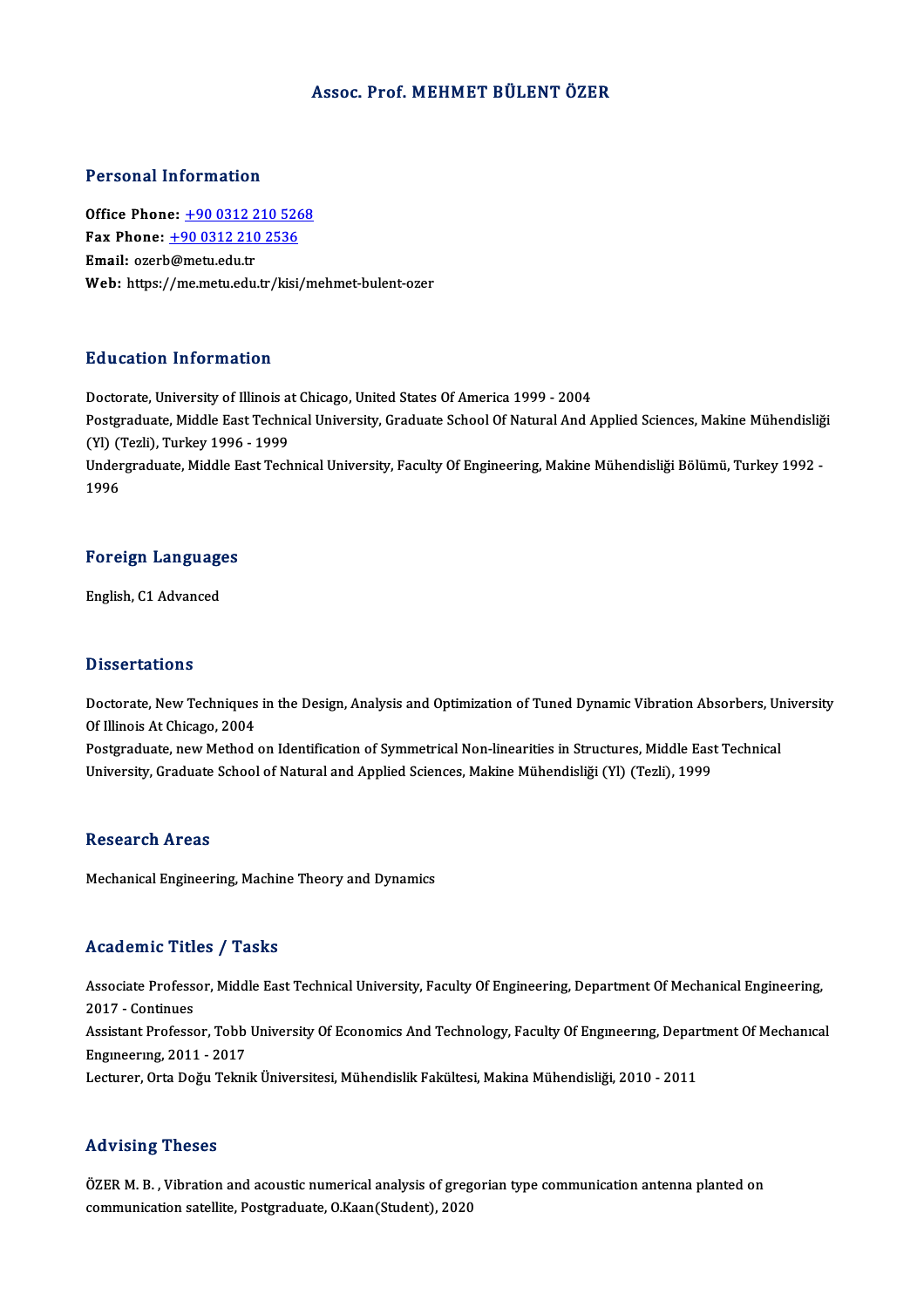ÖZER M. B. , Çalkalanan titreşim sönümleyicilerin performansının deneysel yöntemlerle incelenmesi, Postgraduate,<br>U.TOSUN(Student), 2016 ÖZER M. B. , Çalkalanan tit<br>U.TOSUN(Student), 2016<br>ÖZEP M. B. - Milwe kanallı ÖZER M. B. , Çalkalanan titreşim sönümleyicilerin performansının deneysel yöntemlerle incelenmesi, Postgraduate,<br>U.TOSUN(Student), 2016<br>ÖZER M. B. , Mikro-kanallarda akustoforez ile parçacık manipülasyonu, Postgraduate, S.

U.TOSUN(Student), 2016<br>ÖZER M. B. , Mikro-kanallarda akustoforez ile parçacık manipülasyonu, Postgraduate, S.BÜYÜKKOÇAK(Student), 2014<br>ÖZER M. B. , Ayarlanmış sıvılı titreşim sönümleyicili yapıların sayısal analizi, Postgr

### Articles Published in Journals That Entered SCI, SSCI and AHCI Indexes

- I. Aerospace structure design using structural response of a payload carried by jet fighter Jet uçagi ile<br>I. Aerospace structure design using structural response of a payload carried by jet fighter Jet uçagi ile<br>I. tasinan tasi i dististica in journalis That Enter od Self, Seer and Thref Indence<br>Aerospace structure design using structural response of a payload carried by jet fi<br>taşinan bir faydali yükün yapisal cevabinin havacilik yapilari t Aerospace structure design u<br>taşinan bir faydali yükün yap<br>Kaplan E. M. , Acar E., ÖZER M. B.<br>Journal of the Foculty of Enginee taşinan bir faydali yükün yapisal cevabinin havacilik yapilari tasariminda kullanimi<br>Kaplan E. M. , Acar E., ÖZER M. B.<br>Journal of the Faculty of Engineering and Architecture of Gazi University, vol.37, no.3, pp.1341-1354, Kaplan E. M. , Acar E., ÖZER M. B.<br>Journal of the Faculty of Engineerin<br>(Journal Indexed in SCI Expanded)<br>An extended wiew for esquatefl I . Journal of the Faculty of Engineering and Architecture of Gazi University, vol.37, no.3, pp.1341-1354, 2022<br>(Journal Indexed in SCI Expanded)<br>II. An extended view for acoustofluidic particle manipulation: Scenarios for
- (Journal Indexed in SCI Expanded)<br>An extended view for acoustofluidic particle manipulation<br>resonance phenomenon for bulk-acoustic-wave devicesa)<br>ÖZEP M. B., Cetin B. An extended view<br>resonance phenor<br>ÖZER M. B. , Cetin B.<br>JOUPMAL OF THE AC ÖZER M. B. , Cetin B.<br>JOURNAL OF THE ACOUSTICAL SOCIETY OF AMERICA, vol.149, no.4, pp.2802-2812, 2021 (Journal Indexed in SCI) ÖZER M. B. , Cetin B.<br>JOURNAL OF THE ACOUSTICAL SOCIETY OF AMERICA, vol.149, no.4, pp.2802-2812, 2021 (Journal Indexed in SCI)<br>III. Development of a method for maximum structural response prediction of a store external

**JOURNAL OF THE**<br>Development o<br>by a jet fighter<br>Kanlan E.M. Acc Development of a method for maxi<br>by a jet fighter<br>Kaplan E. M. , Acar E., Bülent Özer M. B.<br>Proceedings of the Institution of Mesho

Kaplan E. M., Acar E., Bülent Özer M. B.

by a jet fighter<br>Kaplan E. M. , Acar E., Bülent Özer M. B.<br>Proceedings of the Institution of Mechanical Engineers, Part G: Journal of Aerospace Engineering, 2021 (Journal<br>Indexed in SCI) Proceedings of the Institution of Mechanical Engineers, Part G: Journal of Aerospace Engineering, 2021 (Journa<br>Indexed in SCI)<br>IV. A Novel Artificial Pancreas: Energy Efficient Valveless Piezoelectric Actuated Closed-Loop

Indexed in SCI)<br>A Novel Artificial<br>Pump for T1DM<br>Kasar A ÖZEP M L A Novel Artificial Pancreas: El<br>Pump for T1DM<br>Kacar A., ÖZER M. B., Tascioglu Y.<br>APPLIED SCIENCES PASEL, vol.10 Pump for T1DM<br>Kacar A., ÖZER M. B. , Tascioglu Y.<br>APPLIED SCIENCES-BASEL, vol.10, no.15, 2020 (Journal Indexed in SCI)<br>Investigation of offect of design and onegating narameters on a

- Kacar A., ÖZER M. B. , Tascioglu Y.<br>APPLIED SCIENCES-BASEL, vol.10, no.15, 2020 (Journal Indexed in SCI)<br>V. Investigation of effect of design and operating parameters on acoustophoretic particle separation<br>via 2D davise APPLIED SCIENCES-BASEL, vol.10, r<br>Investigation of effect of design<br>via 3D device-level simulations<br>Sebin M A CETIN P ÖZER M P Investigation of effect of desi<br>via 3D device-level simulatior<br>Sahin M.A., ÇETİN B., ÖZER M. B.<br>MICPOELUIDICS AND NANOELUI via 3D device-level simulations<br>Sahin M. A. , ÇETİN B., ÖZER M. B.<br>MICROFLUIDICS AND NANOFLUIDICS, vol.24, no.1, 2019 (Journal Indexed in SCI)<br>Trasking free surfase and estimating slashing forse using image process
- Sahin M. A., ÇETİN B., ÖZER M. B.<br>MICROFLUIDICS AND NANOFLUIDICS, vol.24, no.1, 2019 (Journal Indexed in SCI)<br>VI. Tracking free surface and estimating sloshing force using image processing<br>Tosun U., AGHAZADEH R., SERT C., MICROFLUIDICS AND NANOFLUIDICS, vol.24,<br>Tracking free surface and estimating slo<br>Tosun U., AGHAZADEH R., SERT C., Ozer M. B.<br>EXPERIMENTAL THERMAL AND ELUID SCIEN Tracking free surface and estimating sloshing force using image processing<br>Tosun U., AGHAZADEH R., SERT C., Ozer M. B.<br>EXPERIMENTAL THERMAL AND FLUID SCIENCE, vol.88, pp.423-433, 2017 (Journal Indexed in SCI)<br>An integrated
- VII. An integrated acoustic and dielectrophoretic particle manipulation in a microfluidic device for EXPERIMENTAL THERMAL AND FLUID SCIENCE, vol.88, pp.423-433, 2017<br>An integrated acoustic and dielectrophoretic particle manipulation<br>particle wash and separation fabricated by mechanical machining An integrated acoustic and dielectrophor<br>particle wash and separation fabricated<br>Cetin B., Ozer M. B. , Cagatay E., Buyukkocak S.<br>PIOMICPOELUIDICS vol 10, po 1, 2016 (Journ particle wash and separation fabricated by mechanical m<br>Cetin B., Ozer M. B. , Cagatay E., Buyukkocak S.<br>BIOMICROFLUIDICS, vol.10, no.1, 2016 (Journal Indexed in SCI)<br>Closed form solutions of weakly poplinear multi degree.

## Cetin B., Ozer M. B. , Cagatay E., Buyukkocak S.<br>BIOMICROFLUIDICS, vol.10, no.1, 2016 (Journal Indexed in SCI)<br>VIII. Closed form solutions of weakly nonlinear multi-degree of freedom systems with single nonlinear<br>cloment BIOMICROFLUIDICS, vol.10, no.1, 2016 (Journal Indexed in SCI)<br>Closed form solutions of weakly nonlinear multi-degree<br>element<br>Ozer M. B. Closed fo<br>element<br>Ozer M. B.<br>JOUPMAL

JOURNAL OF SOUND AND VIBRATION, vol.344, pp.345-362, 2015 (Journal Indexed in SCI)

- Ozer M. B.<br>JOURNAL OF SOUND AND VIBRATION, vol.344, pp.345-362, 2015 (Journal Indexed in SCI)<br>IX. Numerical modeling of ultrasonic particle manipulation for microfluidic applications<br>Purplicage S. Ozer M. B. Cetin B. JOURNAL OF SOUND AND VIBRATI<br><mark>Numerical modeling of ultraso</mark><br>Buyukkocak S., Ozer M. B. , Cetin B.<br>MICROELUIDICS AND NANOELUID Numerical modeling of ultrasonic particle manipulation for microfluidic applications<br>Buyukkocak S., Ozer M. B. , Cetin B.<br>MICROFLUIDICS AND NANOFLUIDICS, vol.17, no.6, pp.1025-1037, 2014 (Journal Indexed in SCI)<br>Microfluid
- Buyukkocak S., Ozer M. B., Cetin B.<br>MICROFLUIDICS AND NANOFLUIDICS, vol.17, no.6, pp.1025-103.<br>X. Microfluidic bio-particle manipulation for biotechnology<br>Cetin B., Ozer M. B., Solmaz M. E. MICROFLUIDICS AND NANOFLUI<br>Microfluidic bio-particle man<br>Cetin B., Ozer M. B. , Solmaz M. E.<br>PIOCHEMICAL ENCINEEPINC IOI Microfluidic bio-particle manipulation for biotechnology<br>Cetin B., Ozer M. B. , Solmaz M. E.<br>BIOCHEMICAL ENGINEERING JOURNAL, vol.92, pp.63-82, 2014 (Journal Indexed in SCI)<br>Identification of structurel non-linearities usi

## Cetin B., Ozer M. B. , Solmaz M. E.<br>BIOCHEMICAL ENGINEERING JOURNAL, vol.92, pp.63-82, 2014 (Journal Indexed in SCI)<br>XI. Identification of structural non-linearities using describing functions and the Sherman-Morrison<br>moth BIOCHEM<br>Identific<br>method<br>Ozer M. E **Identification of structural non-lines<br>method<br>Ozer M. B. , ÖZGÜVEN H. N. , Royston T. J.<br>MECHANICAL SYSTEMS AND SICNAL PR**

method<br>Ozer M. B. , ÖZGÜVEN H. N. , Royston T. J.<br>MECHANICAL SYSTEMS AND SIGNAL PROCESSING, vol.23, no.1, pp.30-44, 2009 (Journal Indexed in SCI)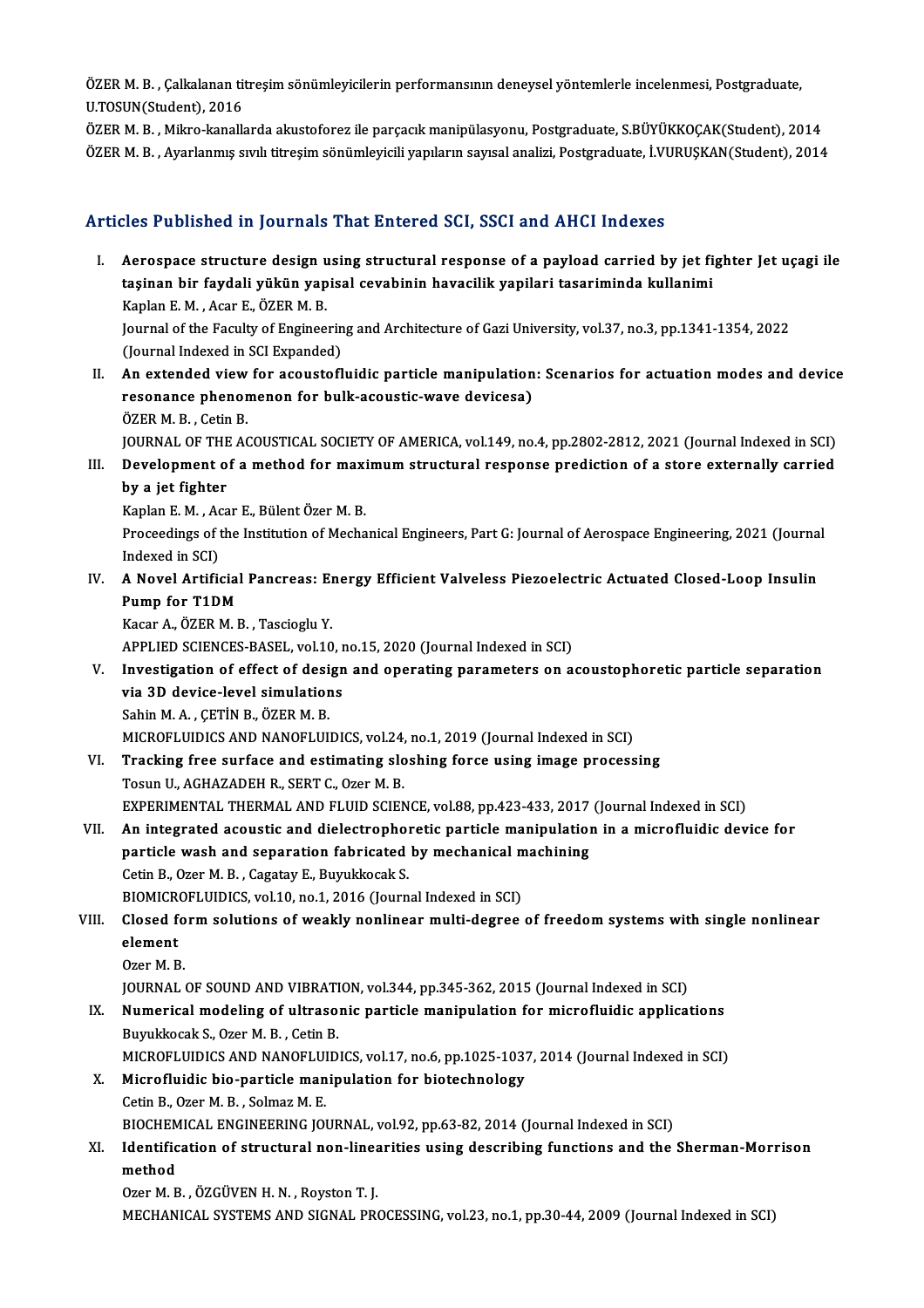XII. Experimental and computational models for simulating sound propagation within the lungs<br>Acilgog S. Oran M. B. Boyston T. L. Mangy H.A. Sandlar B. H. Experimental and computational models for simulating<br>Acikgoz S., Ozer M. B. , Royston T. J. , Mansy H. A. , Sandler R. H.<br>JOUPMAL OF VIPPATION AND ACQUETICS TRANSACTIONS OF Experimental and computational models for simulating sound propagation within the lungs<br>Acikgoz S., Ozer M. B. , Royston T. J. , Mansy H. A. , Sandler R. H.<br>JOURNAL OF VIBRATION AND ACOUSTICS-TRANSACTIONS OF THE ASME, vol. Acikg<br>JOUR<br>SCI)<br>Bou JOURNAL OF VIBRATION AND ACOUSTICS-TRANSACTIONS OF THE ASME, vol.130, no.2, 2008 (Journal Indexed in<br>SCI)<br>XIII. Boundary element model for simulating sound propagation and source localization within the lungs<br>Ozor M. B. Ag SCI)<br>Boundary element model for simulating sound propaga<br>Ozer M. B. , Acikgoz S., Royston T. J. , Mansy H. A. , Sandler R. H.<br>JOUPMAL OF THE ACOUSTICAL SOCIETY OF AMERICA vol 122 Boundary element model for simulating sound propagation and source localization within the lung<br>Ozer M. B. , Acikgoz S., Royston T. J. , Mansy H. A. , Sandler R. H.<br>JOURNAL OF THE ACOUSTICAL SOCIETY OF AMERICA, vol.122, no Ozer M. B. , Acikgoz S., Royston T. J. , Mansy H. A. , Sandler R. H.<br>JOURNAL OF THE ACOUSTICAL SOCIETY OF AMERICA, vol.122, no.1, pp.657-671, 2007 (Journal Indexed<br>XIV. Extending Den Hartog's vibration absorber technique t JOURNAL OF THE ACOUSTICAL SOCIETY OF AMERICA, vol.122, no.1, pp.657-671, 2007 (Journal Indexed in SCI) Extending Den Hartog's vibration absorber technique to multi-degree-of-freedom systems<br>Ozer M. B. , Royston T.<br>JOURNAL OF VIBRATION AND ACOUSTICS-TRANSACTIONS OF THE ASME, vol.127, no.4, pp.341-350, 2005 (Journal<br>Indeved i Ozer M. B. , Roys<br>JOURNAL OF VII<br>Indexed in SCI)<br>Annligation of JOURNAL OF VIBRATION AND ACOUSTICS-TRANSACTIONS OF THE ASME, vol.127, no.4, pp.341-350, 2005 (Journal<br>Indexed in SCI)<br>XV. Application of Sherman-Morrison matrix inversion formula to damped vibration absorbers attached<br>to m Indexed in SCI)<br>XV. Application of Sherman-Morrison matrix inversion formula to damped vibration absorbers attached<br>to multi-degree of freedom systems Ozer M.B., Royston T. to multi-degree of freedom systems<br>Ozer M. B. , Royston T.<br>JOURNAL OF SOUND AND VIBRATION, vol.283, pp.1235-1249, 2005 (Journal Indexed in SCI)<br>Pessively minimizing structural sound rediction using shunted nisgoelestris ma XVI. Passively minimizing structural sound radiation using shunted piezoelectric materials<br>Ozer M. B., Royston T. **JOURNAL OF SOUND A<br>Passively minimizin<br>Ozer M. B. , Royston T.<br>JOUPNAL OF THE ACO** Passively minimizing structural sound radiation using shunted piezoelectric materials<br>Ozer M. B. , Royston T.<br>JOURNAL OF THE ACOUSTICAL SOCIETY OF AMERICA, vol.114, no.4, pp.1934-1946, 2003 (Journal Indexed in SCI)<br>Pieroso XVII. Piezoceramic hysteresis in the adaptive structural vibration control problem **JOURNAL OF THE ACOUSTICA<br>Piezoceramic hysteresis in<br>Lee S., Ozer M. B. , Royston T.<br>JOUPNAL OF INTELLICENT M** JOURNAL OF INTELLIGENT MATERIAL SYSTEMS AND STRUCTURES, vol.13, pp.117-124, 2002 (Journal Indexed in<br>SCI) Lee S., Ozer M. B., Royston T. JOURNAL OF INTELLIGENT MATERIAL SYSTEMS AND S<br>SCI)<br>XVIII. Hysteresis models for piezoceramic transducers SCI)<br>Hysteresis models for pie:<br>Lee S., Ozer M. B. , Royston T.<br>JOUPNAL OF MATERIALS PR JOURNAL OF MATERIALS PROCESSING & MANUFACTURING SCIENCE, vol.9, no.1, pp.33-52, 2000 (Journal Indexed in SCI) Lee S., Ozer M. B., Royston T.

### Refereed Congress / Symposium Publications in Proceedings

efereed Congress / Symposium Publications in Proceedings<br>I. Computational fluid dynamics and proper orthogonal decomposition based control of flow over<br>supersonic covition supersonic cavities<br>Supersonic cavities<br>Coliali V.A. Anadag S Computational fluid dynamics and proper<br>supersonic cavities<br>Gelisli K.A., Aradag S., Tascioglu Y., ÖZER M. B.<br>25th AIAA/CEAS Aspeaseustiss Conference 20 supersonic cavities<br>Gelisli K. A. , Aradag S., Tascioglu Y., ÖZER M. B.<br>25th AIAA/CEAS Aeroacoustics Conference, 2019, Delft, Netherlands, 20 - 23 May 2019

II. EXPERIMENTAL INVESTIGATION OF FLIGHT AND PHYSICAL PARAMETERS AFFECTING THE 25th AIAA/CEAS Aeroacoustics Conference, 2019, Delft, Netherlands, 20 - 23 May 2019<br>EXPERIMENTAL INVESTIGATION OF FLIGHT AND PHYSICAL PARAMETERS AF<br>VIBRATION RESPONSE SEVERITY OF SUBSYSTEM CARRIED BY JET AIRCRAFT<br>kaplan e. EXPERIMENTAL INVE.<br>VIBRATION RESPONSI<br>kaplan e. m. , ÖZER M. B.<br>9th Ankara International VIBRATION RESPONSE SEVERITY OF SUBSYSTEM CARRIED BY JET AIRCRAFT<br>kaplan e. m. , ÖZER M. B.<br>9th Ankara International Aerospace Conference, Ankara, Turkey, 20 - 22 September 2017<br>Experimental setup design for liquid sleshing

kaplan e. m. , ÖZER M. B.<br>9th Ankara International Aerospace Conference, Anl<br>III. Experimental setup design for liquid sloshing<br>Tesup U. Asharadah B. ÖZER M. B. 9th Ankara International Aerospace<br>Experimental setup design for 1<br>Tosun U., Aghazadeh R., ÖZER M. B.<br>22rd International Conference on L Tosun U., Aghazadeh R., ÖZER M. B.<br>23rd International Conference on Vibroengineering, İstanbul, Turkey, 7 - 09 October 2016, vol.9, pp.39-43 Tosun U., Aghazadeh R., ÖZER M. B.<br>23rd International Conference on Vibroengineering, İstanbul, Turkey, 7 - 09 October 2016, vol.9, pp.39-43<br>IV. 3d modeling of on-chip acoustophoretic particle manipulation in a polymer mic

- 23rd International Conference<br>3d modeling of on-chip acoustic Cagatay E., ÖZER M. B., Cetin B. 3d modeling of on-chip acoustophoretic particle manipulation in a polymer microfluidic device<br>Cağatay E., ÖZER M. B. , Çetin B.<br>20th International Conference on Miniaturized Systems for Chemistry and Life Sciences, MicroTA Cağatay E., ÖZER M. B. , Çetin B.<br>20th International Conference on Miniaturiz<br>Ireland, 9 - 13 October 2016, pp.1549-1550<br>Finite element modeling of misse pertis 20th International Conference on Miniaturized Systems for Chemistry and Life Sciences, MicroTAS<br>Ireland, 9 - 13 October 2016, pp.1549-1550<br>V. Finite element modeling of micro particle separation using ultrasonic standing w
- Ireland, 9 13 October 2016, pp.1549-1550<br>V. Finite element modeling of micro particle separation using ultrasonic standing waves<br>SÜLEYMAN B., CETİN B., ÖZER M. B. ASME 2014 4th Joint US-European Fluids Engineering Division Summer Meeting and 11th International SÜLEYMAN B., ÇETİN B., ÖZER M. B.<br>ASME 2014 4th Joint US-European Fluids Engineering Division Summer Meeting and<br>Conference on Nanochannels, Microchannels and Minichannels, 3 - 07 August 2014<br>Eshnisation of minnefluidie de
- VI. Fabrication of microfluidic devices for dielectrophoretic and acoustophoretic applications using<br>high precision machining Conference on Nanochannel<br>Fabrication of microfluid<br>high precision machining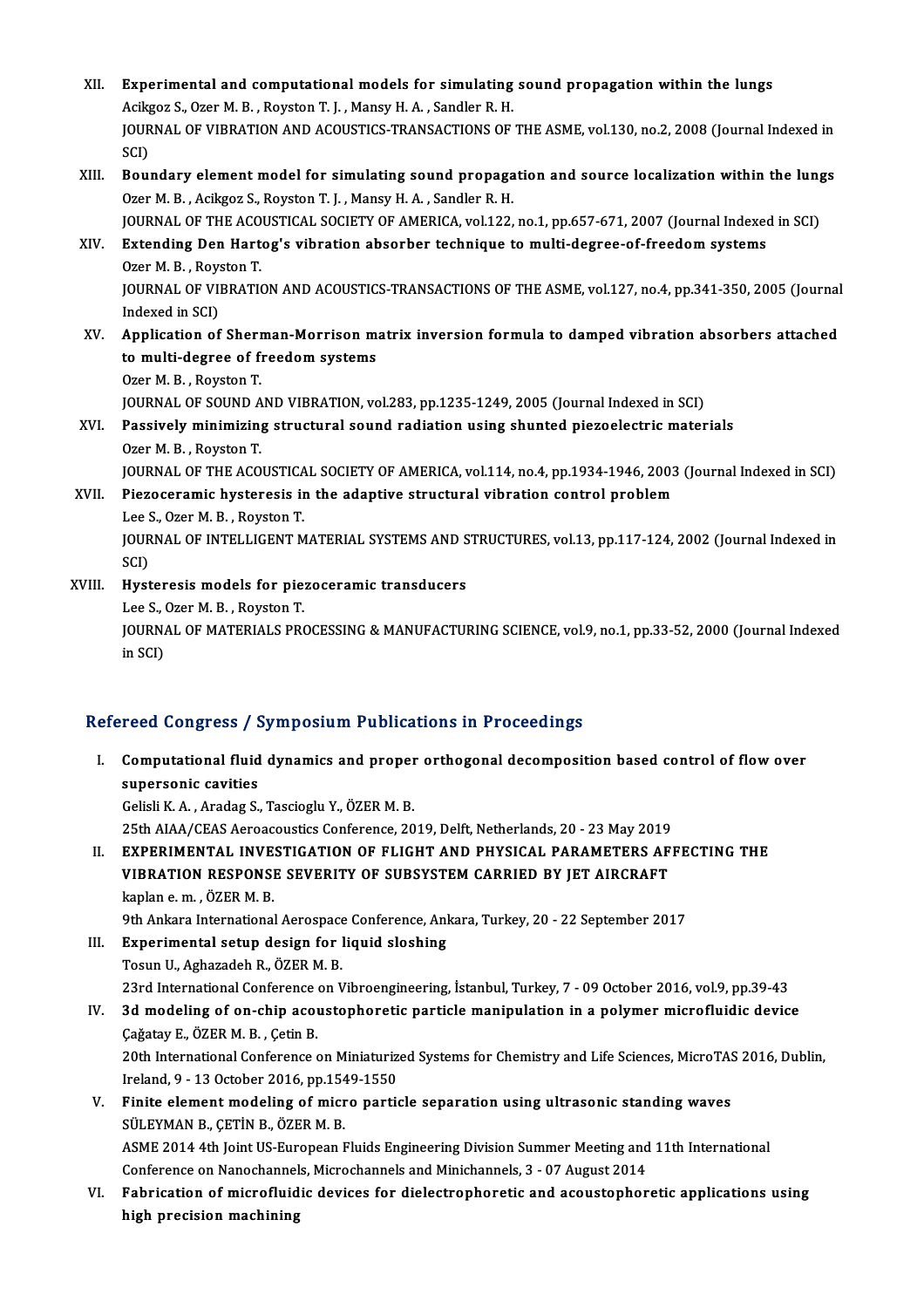SOHEİLAZ., ÇETİN B., ÖZERM.B., SÜLEYMANB.

16th İnternationalConference onMachineDesignandProduction,30 June -03 July2014

- VII. Medikal şırınga pompası 16th İnternational Conference on Machine Design and Production, 30 June - 03<br>Medikal şırınga pompası<br>ONUR G., AHMET BAHADIR A., KARA S., EREN CAN E., TAŞCIOĞLU Y., ÖZER M. B.<br>E. Ulusel Mekatronik Mühandisliği Öğrensi Kongr Medikal şırınga pompası<br>ONUR G., AHMET BAHADIR A., KARA S., EREN CAN E., TAŞCIOĞLU Y., ÖZER<br>5. Ulusal Mekatronik Mühendisliği Öğrenci Kongresi, Turkey, 24 May 2014<br>Mekanum tekarlekli aras taşarımı ve üretimi 5. Ulusal Mekatronik Mühendisliği Öğrenci Kongresi, Turkey, 24 May 2014<br>VIII. Mekanum tekerlekli araç tasarımı ve üretimi
- 5. Ulusal Mekatronik Mühendisliği Öğrenci Kongresi, Turkey, 24 May 2014<br>Mekanum tekerlekli araç tasarımı ve üretimi<br>SERİN G., MUSTAFA ANIL S., ECEVİT M., AKAY A. N. , TAŞCIOĞLU Y., ÖZER M. B.<br>5. Ulusal Makatronik Mühandisl Mekanum tekerlekli araç tasarımı ve üretimi<br>SERİN G., MUSTAFA ANIL S., ECEVİT M., AKAY A. N. , TAŞCIOĞLU Y., ÖZER M<br>5. Ulusal Mekatronik Mühendisliği Öğrenci Kongresi, Turkey, 24 May 2014<br>SIMIIL ATION OF ELIUD SLOSHING FOR SERİN G., MUSTAFA ANIL S., ECEVİT M., AKAY A. N. , TAŞCIOĞLU Y., ÖZER M. B.<br>5. Ulusal Mekatronik Mühendisliği Öğrenci Kongresi, Turkey, 24 May 2014<br>IX. SIMULATION OF FLUID SLOSHING FOR DECREASING THE RESPONSE OF STRUCTURAL
- 5. Ulusal Mekatronik Mühendisliğ<br>SIMULATION OF FLUID SLOSI<br>VURUSKAN I., SERT C., Ozer M. B.<br>12th ASME Bionnial Conference c SIMULATION OF FLUID SLOSHING FOR DECREASING THE RESPONSE OF STRUCTURAL SYSTEMS<br>VURUSKAN I., SERT C., Ozer M. B.<br>12th ASME Biennial Conference on Engineering Systems Design and Analysis (ESDA2014), Copenhagen, Denmark,<br>25 -VURUSKAN I., SERT<br>12th ASME Biennia<br>25 - 27 June 2014<br>Simulation of an 12th ASME Biennial Conference on Engineering Systems Design and Analysis (ESDA2014), Copenhagen, Denmar<br>25 - 27 June 2014<br>X. Simulation of an integrated microfluidic device for bioparticle wash separation and concentration
- 25 27 June 2014<br>Simulation of an integrated microfluidic de<br>ÇETİN B., SÜLEYMAN B., SOHEİLA Z., ÖZER M. B.<br>ASME 2012 4th Migre (Nanassala Haat & Mass T Simulation of an integrated microfluidic device for bioparticle wash separation and concentra<br>ÇETİN B., SÜLEYMAN B., SOHEİLA Z., ÖZER M. B.<br>ASME 2013 4th Micro/Nanoscale Heat & Mass Transfer International Conference, 11 - ASME 2013 4th Micro/Nanoscale Heat & Mass Transfer International Conference, 11 - 14 December 2013
- CETIN B., SÜLEYMAN B., SOHEILA Z., ÖZER M. B.<br>ASME 2013 4th Micro/Nanoscale Heat & Mass Transfer International Conference, 11 1.<br>XI. Chatter detection using vibrational and acoustic emissions in turning process<br>SÜLEYMAN 20th Int. Conf. on Mechatronics and Machine Vision in Practice-M2ViP, 18 - 20 September 2013 SÜLEYMAN B., KILIÇ Ş., ÖZER M. B., ÜNVER H. Ö.<br>20th Int. Conf. on Mechatronics and Machine Vision in Practice-<br>XII. Design and testing of an earthquake simulation system<br>5 SULEYMAN B. KOGG SEYMA NUR G. GAĞPLG ÖZER M. B
- 20th Int. Conf. on Mechatronics and Machine Vision in Prac<br>Design and testing of an earthquake simulation syst<br>SÜLEYMAN B., KOÇ Ç., ŞEYMA NUR Ç., ÇAĞRI G., ÖZER M. B.<br>20th Int. Conf. on Mechatronics and Machine Vision in P 20th Int. Conf. on Mechatronics and Machine Vision in Practice-M2ViP, 18 - 20 September 2013<br>Piezoelektrik medikal pompa SÜLEYMAN B., KOÇ Ç., ŞEYMA NUR Ç., ÇAĞRI G., ÖZER M. B.<br>20th Int. Conf. on Mechatronics and Machine Vision in Prac<br>XIII. Piezoelektrik medikal pompa
- YILMAZ M., UFUK T., BİLAL BURAK D., TAŞCIOĞLU Y., ÖZER M. B. Piezoelektrik medikal pompa<br>YILMAZ M., UFUK T., BİLAL BURAK D., TAŞCIOĞLU Y., ÖZER M. B.<br>4. Ulusal Mekatronik Mühendisliği Öğrenci Kongresi, Turkey, 08 June 2013<br>A. numerisally efficiant fraquency demain mathod for analysi
- YILMAZ M., UFUK T., BİLAL BURAK D., TAŞCIOĞLU Y., ÖZER M. B.<br>4. Ulusal Mekatronik Mühendisliği Öğrenci Kongresi, Turkey, 08 June 2013<br>XIV. A numerically efficient frequency domain method for analysis of non Linear mult 4. Ulusal <mark>1</mark><br>A numer<br>systems<br>özep M 1 A numeric<br>systems<br>ÖZER M. B.<br>ASME 2012 systems<br>ÖZER M. B.<br>ASME 2012 International Design Engineering Technical Conferences & Computers and Information in Engineering
	-

ÖZER M. B.<br>ASME 2012 International Design Engineering<br>Conference IDETC/CIE, 12 - 15 August 2012<br>Eunorimental and computational models

XV. Experimental and computational models for simulating sound propagation and acoustic source<br>localization within the lungs Conference IDETC/CIE, 12 - 15 A<br>Experimental and computation<br>localization within the lungs localization within the lungs<br>SERHAN A., ÖZER M. B. , THOMAS J R., HANSON A M., SANDLER R. H.<br>ASME 2006 International Mechanical Engineering Congress and Exposition, 5 - 10 November 2006<br>Podiation forse of ultrasound as sh

SERHAN A., ÖZER M. B., THOMAS JR., HANSON AM., SANDLERR.H.

### SERHAN A., ÖZER M. B. , THOMAS J R., HANSON A M., SANDLER R. H.<br>ASME 2006 International Mechanical Engineering Congress and Exposition, 5 - 10 November 2006<br>XVI. Radiation force of ultrasound as shear wave source in Micros ASME 2006 Inte<br>Radiation fore<br>Elastography<br>ÖZER M. B. Oth Radiation force of ultrasound as shear wave source in Micro<br>Elastography<br>ÖZER M. B. , Othman S., XU H., MERAL C., ROYSTON T. J. , MAGIN R. L.<br>150th Meeting of the Aseustical Seciety of America 17, 21 October Elastography<br>ÖZER M. B. , Othman S., XU H., MERAL C., ROYSTON T. J. , MAGIN R. L.<br>150th Meeting of the Acoustical Society of America, 17 - 21 October 2005

## ÖZER M. B. , Othman S., XU H., MERAL C., ROYSTON T. J. , MAGIN R. L.<br>150th Meeting of the Acoustical Society of America, 17 - 21 October 2005<br>XVII. Computational and experimental models for sound transmission in the pulman 150th Meeting of the Acoustical 9<br>**Computational and experime**<br>to aid in medical diagnostics<br>ACIVCÖZ S. POVSTON T.L. ÖZER Computational and experimental models for sound transmiss<br>to aid in medical diagnostics<br>AÇIKGÖZ S., ROYSTON T. J. , ÖZER M. B. , MANSY H. A. , SANDLER R. H.<br>149th Meeting of the Asoustical Society of America 16 – 20 May 20

to aid in medical diagnostics<br>AÇIKGÖZ S., ROYSTON T. J. , ÖZER M. B. , MANSY H. A. , SANDLER R. H.<br>149th Meeting of the Acoustical Society of America, 16 - 20 May 2005<br>Identification of structural non linearities using des

## AÇIKGÖZ S., ROYSTON T. J. , ÖZER M. B. , MANSY H. A. , SANDLER R. H.<br>149th Meeting of the Acoustical Society of America, 16 - 20 May 2005<br>XVIII. Identification of structural non linearities using describing functions and S 149th Meeting of the<br>Identification of st<br>inversion method<br>ÖZEP M P – ÖZCÜVE inversion method<br>ÖZER M. B. , ÖZGÜVEN H. N. , ROYSTON T. J.<br>IMAC-XXIII: Conference & Exposition on Structural Dynamics, 31 January - 03 February 2005<br>A new method for localization and identification of nen linearities in s

ÖZER M. B., ÖZGÜVEN H. N., ROYSTON T. J.

## ÖZER M. B., ÖZGÜVEN H. N., ROYSTON T. J.<br>IMAC-XXIII: Conference & Exposition on Structural Dynamics, 31 January - 03 February 200<br>XIX. A new method for localization and identification of non linearities in structures<br>ÖZER XIX. A new method for localization and identification of non linearities in structures ÖZERM.B., ÖZGÜVEN H.N. A new method for localization and identification of non linearities in structures<br>ÖZER M. B., ÖZGÜVEN H. N.<br>6th Biennial Conference on Engineering Systems Design Analysis, ASME, 08 July 2002 - 11 September 2003<br>Analisation

ÖZER M. B. , ÖZGÜVEN H. N.<br>6th Biennial Conference on Engineering Systems Design Analysis, ASME, 08 July 2002 - 11 September 2003<br>XX. Applications of Sherman Morrison matrix inversion formula in linear and non linear v 6th Biennial Conference of<br>Applications of Sherma<br>controls and acoustics<br>ÖZEP M B - BOVSTON T L XX. Applications of Sherman Morrison matrix inversion formula in linear and non linear vibrations controls and acoustics<br>ÖZERM.B., ROYSTON T.J.